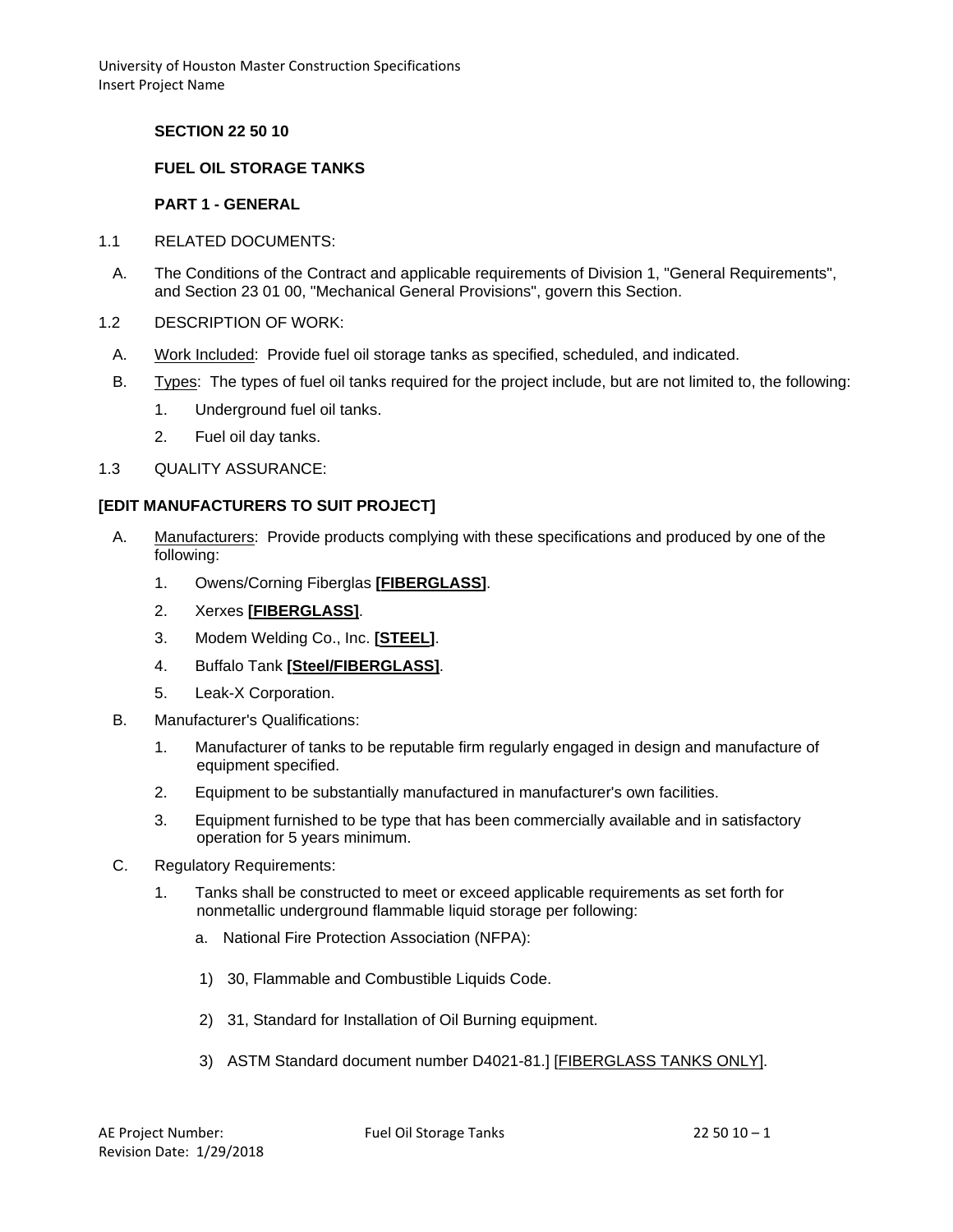- 4) Tanks shall be UL-certified per UL Standard 52, 142 and 1316, as applicable for storage of flammable liquids and an UL-certification plate shall be attached to each tank.
- 2. Tanks shall be Factory Mutual approval per FM Standard IM 7A0AF.
- 3. Equipment and accessories shall meet or exceed applicable federal, state and local requirements for installation and be in conformance with local fire department requirements.
- 4. Installation shall comply with U.S. Code Title 40 of Federal EPA Clean Water Act to provide Spill Prevention Control Countermeasures, SSPC Plan, for spill catch basin in final grade and paving in proximity to fill pipes.
- 5. Tank construction shall comply with Federal Law (P.L.) 98-616.
- 6. Tank installation shall comply with the latest EPA Underground Fuel Oil Storage Act.

### 1.4 SUBMITTALS:

- A. Shop drawings submittals shall include, but not be limited to, the following:
	- 1. Tank cut sheets with all features and accessories clearly indicated.
	- 2. Cut sheets on tank monitoring system, including accessories, options and wiring diagrams.
	- 3. Certification that tanks are in conformance with all applicable current standards and requirements.
	- 4. Submit complete wiring diagrams for tank monitoring equipment.
	- 5. Manufacturer's written tank installation instructions.
	- 6. Additional information as required in Section 15002.

### **PART 2 - PRODUCTS**

# 2.1 [**UNDERGROUND FIBERGLASS] [VAULT TYPE STEEL]** FUEL OIL TANKS:

- A. General: Provide [**reinforced polyester underground] [welded carbon steel]** fuel oil storage tanks with a primary (internal) tank and a secondary (external) tank. Tanks shall be suitable for **[direct burial] [below grade vault installation]** as shown on the drawings.
- B. Accessories: Provide all required appurtenances for tanks, **[saddles,]** taps, manholes, fittings, fill pipes, internal risers, **[FRP anchor straps]** and monitoring fittings by tank manufacturer for each tank.
- C. Loading Conditions and Design Criteria: Each tank shall meet or exceed the following criteria:
	- 1. Internal Load:
		- a. Primary and secondary tanks shall withstand **[2.5] [5]** psi air pressure test with 5:1 safety factor at factory.
		- b. Field pressure test each tank individually again for leakage upon delivery to the site and prior to installation. Test pressures shall be **[5] [7]** psi.
	- 2. Vacuum Test: Each tank shall be mercury vacuum tested by tank manufacturer to assure structural integrity. Primary tank shall be tested to 11.5" and secondary tank tested to 9.5" mercury vacuum.
	- 3. Annular Space: Tank shall have a space between the primary and secondary shell walls to allow for the free flow and containment of all leaked product from the primary tank. Space also allows the insertion of a monitoring device through a monitoring fitting.
	- 4. Design: Tanks to be designed to support accessories and equipment of standpipes, ladders, fill pipes, manways, fittings, risers, pumps, and similar accessories when installed according to manufacturer's recommendations and limitations.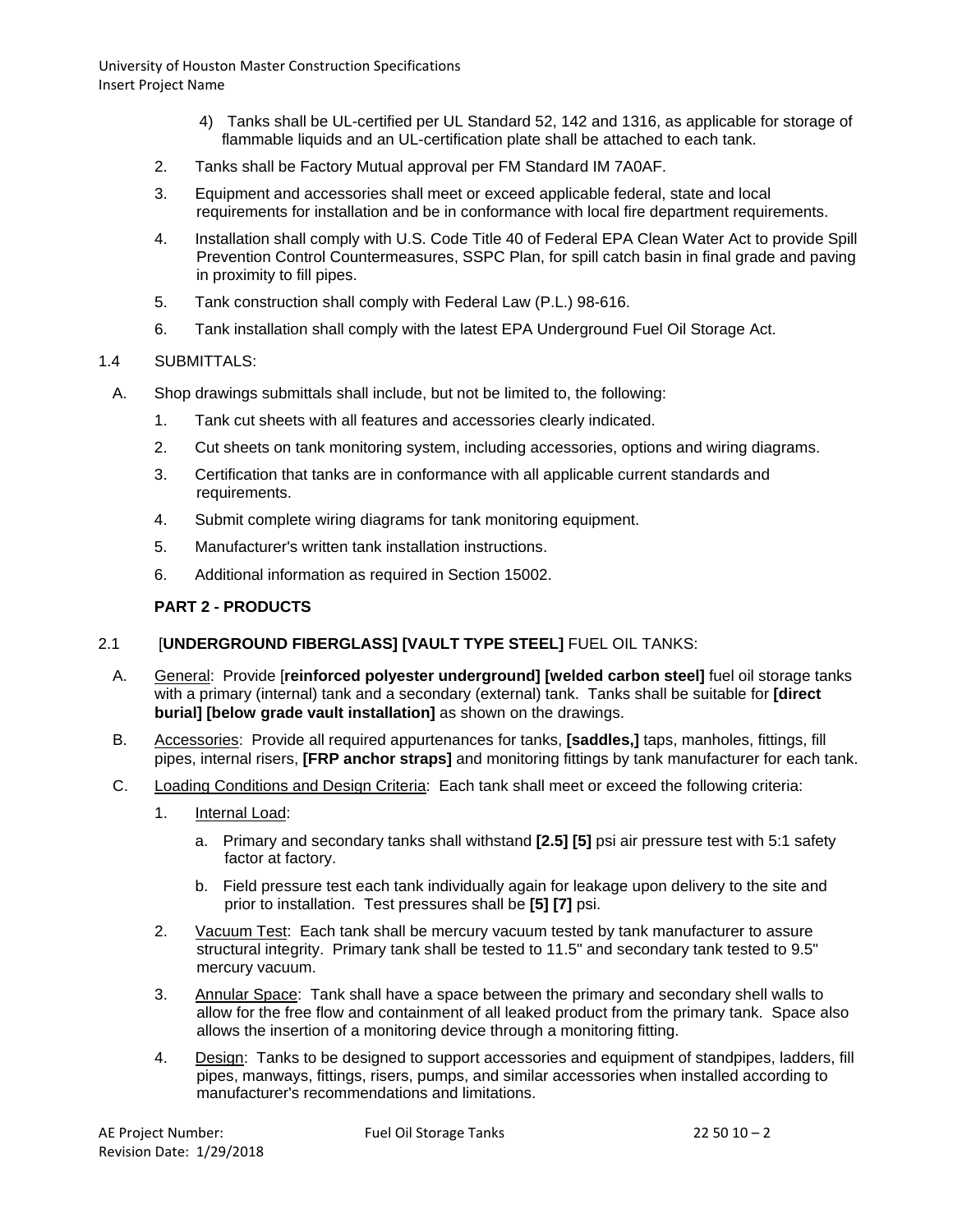- 5. Venting: All tanks shall be vented, such that tanks operate at atmospheric pressure.
- 6. Design tanks for products to be stored and the pressure and temperature required for the proposed installation.

# **[FIBERGLASS TANKS ONLY]**

- 7. External Hydrostatic Pressure:
	- a. Buried in ground with 7' of overburden on top or tank.
	- b. Hole fully flooded and safety factor of 7:1 against general buckling.]
- 8. Surface Loads: When installed according to manufacturer's installation instructions, tanks to withstand surface H-20 axle loads.]
- D. Materials: Tanks (primary and secondary) shall be manufactured with [100% isophthalic polyester resin and glass fiber reinforcement with no sand fillers.] [carbon steel. Tanks shall be sandblasted to a SSPC-6 finish and the outside of the primary tank and the outside and inside of the secondary tank shall be primed during the manufacturer's standard paint system.]
- E. Certification Plate: Permanently affix Underwriters' Laboratories, Inc. label to each tank.
- F. Threaded Fittings NPT:
	- 1. Threaded fittings to be material of construction consistent with the requirements of the tank UL label and shall be 4" in diameter half couplings with cast iron plugs and shall include provisions for terminating a secondary containment system where applicable.
	- 2. Reducers are to be used for smaller sizes where specified and provided with tank.
	- 3. All threaded fittings to have machine tolerances in accordance with ANSI standard for each fitting size.
	- 4. NPT fittings to withstand minimum of 150 feet/pounds of torque and 1,000 feet/pounds of bending, both with 2:1 factor of safety.
	- 5. Fittings shall be provided as required for the project installation.
- G. Lifting Lugs: Provide lifting lugs on tanks capable of withstanding weight of tank with safety factor of  $3:1.$
- H. Manways:
	- 1. Provide manways as required and as detailed on the Drawings.
	- 2. All manways to be flanged and **[22"] [24"]** I.D. complete with UL-listed gaskets, bolts, and covers.
	- 3. Each steel manway cover shall have three 4" NPT fittings welded in place, in locations as required to suit project piping.
- I. Piping Sumps:
	- 1. Provide piping sumps for installation above **[manways] [tank openings]** as shown on the Drawings.
	- 2. Piping sumps shall be **[two piece isophthalic polyester fiberglass and drilled for bolting to manway flange.] [carbon steel and welded to the tank shell.]**

# **[FIBERGLASS TANKS ONLY]**

- 3. Sump cover shall be an FRP manway with a steel cover, gasket and hardware.]
- 4. Sump shall be provided with lifting handles, two 4" FRP pipe couplings, four one inch (1") NPT couplings, gasket, mounting hardware and sensor mounting bracket.]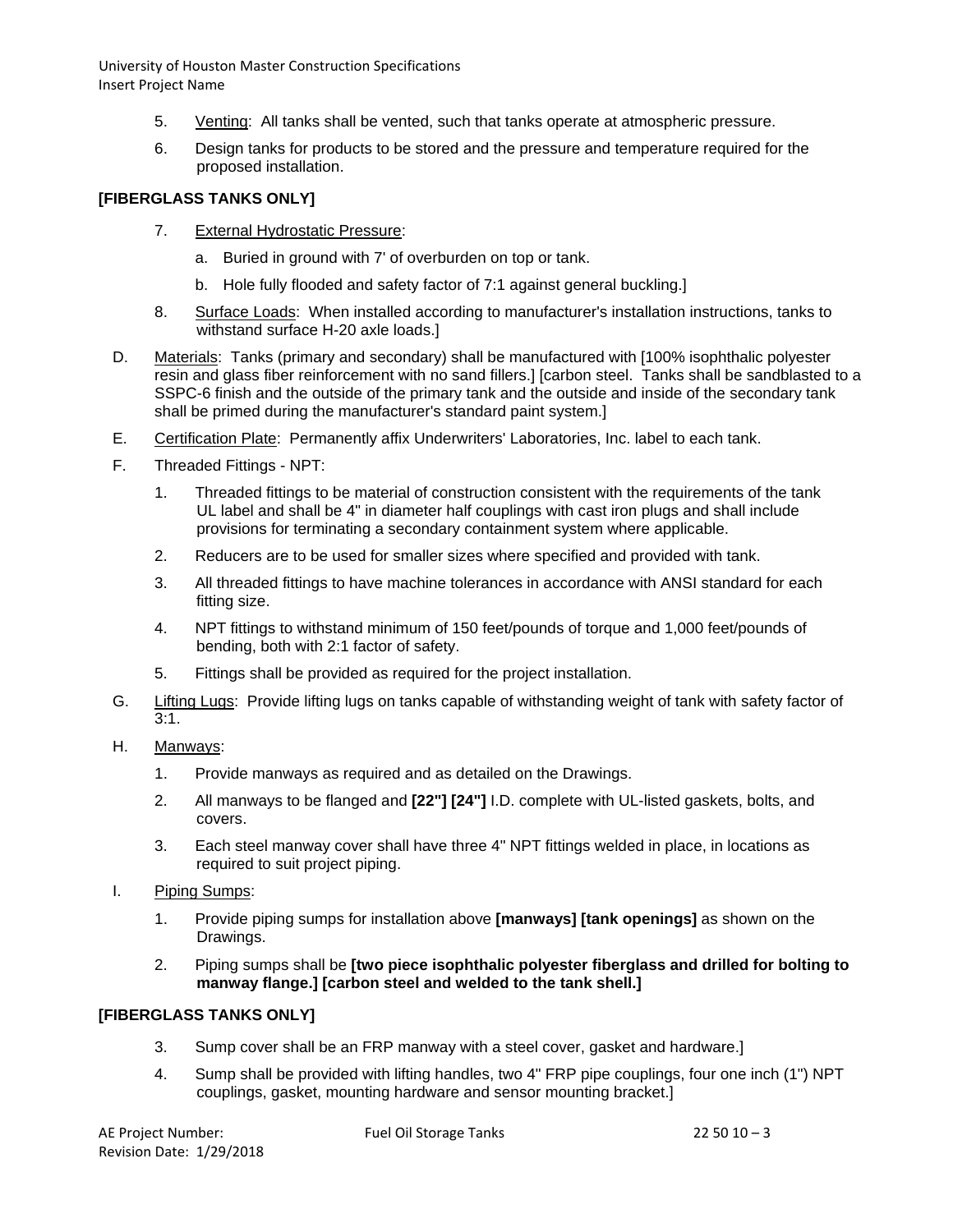- J. Ladders: Provide [manufacturers standard ladder inside tank at one manway] [a hot dip galvanized vault access ladder end cage] as detailed or required.
- K. Monitoring System:
	- 1. Provide a Leak-X or approved equal continuously monitoring leak detection system capable of detecting the presence of hydrocarbon, water or liquid in the dry annulus space of each double wall tank**[, in the tank vault sump]** and in each piping sump.
	- 2. The monitoring system shall be approved for intrinsic safety in hazardous locations, and shall be FM-approved or UL-listed. The equipment shall be installed in accordance with NEC, federal, state and local codes.
	- 3. The system shall consist of a controller designed to display the normal or dry condition of the monitored spaces and alarm with both audible and visual indications when liquid is detected by a continuous monitoring sensor. Power requirements for the controller shall be 120 volt ac, 60 Hz. Where the controller is exposed to the environment it shall have a NEMA 4 rating. The controller shall include a dry alarm output contact for remote monitoring by **[\_\_\_\_\_\_\_\_\_\_\_\_\_\_\_\_\_\_\_\_\_\_\_\_\_]**.
	- 4. The system annulus sensors shall be designed to be installed into the double wall tanks annulus space. The sensor shall be designed for Class I, Division I, Group D hazardous locations.
	- 5. The system piping sensors for the piping sump shall be designed to be installed in the tank attached manway piping sump and be capable of detecting the presence of hydrocarbon, water or other liquids that may enter the sump. The sensor shall be designed for Class I, Division I, Group D hazardous locations if required.
	- 6. The continuous monitoring system shall be designed to detect and alarm within 5 minutes after the sensors come into contact with the liquids being monitored.
	- 7. The materials supplied shall be corrosion resistant to the materials being stored and not be corrosive to the materials of construction in the **[FRP] [carbon steel]** tank. The system shall consist of a controller, sensors, connecting cables and all necessary materials needed for installation into the tank and its appurtenances.
- L. Warranty: Tanks shall be provided with the manufacturers standard one year materials and workmanship and **[30] [20]** year leak warranty.
- M. Monitor Fittings: Tank shall have a minimum two test monitor fittings, consisting of 4" NPT fittings directly above the secondary tank.

#### **[FIBERGLASS TANKS ONLY]**

N. Anchor Straps: Provide fiberglass-reinforced plastic anchor straps for each tank. Number and location of straps to be as recommended by tank manufacturer and shall be capable of withstanding the installed tank buoyancy load.]

#### **[STEEL TANKS ONLY]**

- O. Tank Saddles: Provided welded steel support saddles for each tank. Number and location of saddles to be as recommended by the tank manufacturer and shall be capable of supporting the installed tank load.]
- P. Nameplate and Labels: Affix non-corrosive nameplate showing manufacturer's name, address, identifying model number, serial number, fluid, size, capacity, and other pertinent data.

#### 2.2 FUEL OIL DAY TANKS:

#### **[Insert text as required]**

#### **PART 3 - EXECUTION**

AE Project Number: The Project Number: Fuel Oil Storage Tanks 22 50 10 – 4 Revision Date: 1/29/2018